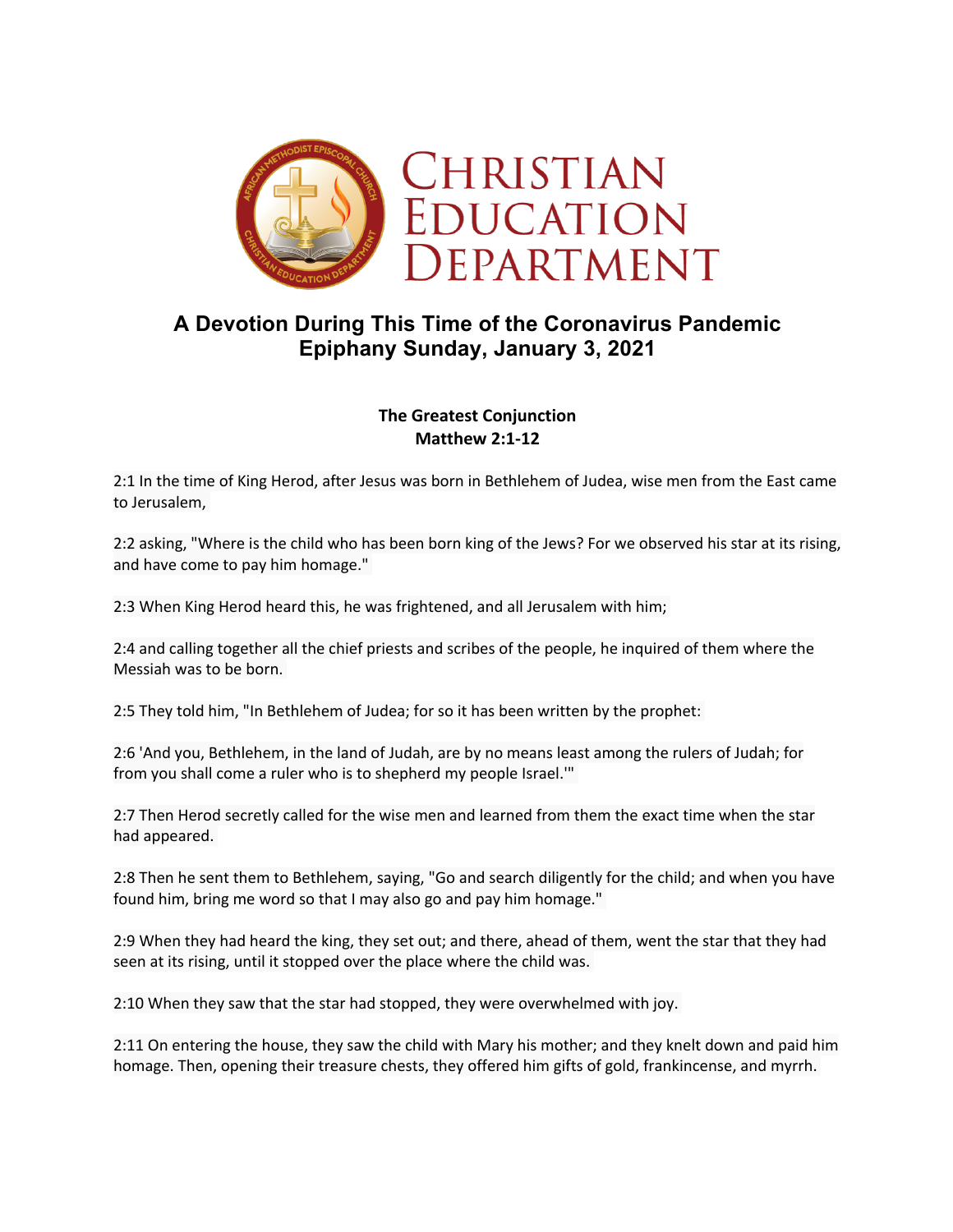2:12 And having been warned in a dream not to return to Herod, they left for their own country by another road.

The "Great Conjunction" also called the "Christmas Star" was on December 21, 2020 and still visible in many parts of the world for some days afterward. On this day, Jupiter and Saturn came closest together than they have in 400 years. It is predicted that it will not occur again until March 15, 2080. Some have speculated that this could have been the heavenly phenomenon which led the magi to the Christ child. Whether it was or not is less important. The "great conjunction" of more importance is the coming together of the magi's search and the Christ child's glory. When that "great conjunction" happened, it was time to celebrate! And celebrate the magi did—kneeling down and offering their gifts.

2020 has been darker than a hundred midnights for so many. Many have found themselves searching for answers, cures, comfort, peace, and reassurance. Others have been searching for purpose, work, security, and justice. Their journeys may be long. The nights may be cold.

We have a tendency to rush to December  $25<sup>th</sup>$ . We put all our energy into Christmas Day and abandon the twelve days of the Christmas Season. The wise men journeyed and searched; they got there to Jesus and his parents a good time after his birth; but, despite the length of time and the delay, they got there and they encountered the light of Christ and God's great glory.

Did you find in 2020 that for which you were searching? Do not give up! Search, seek, follow God's call even in 2021. Epiphany comes on January  $6<sup>th</sup>$  liturgically. It reminds us that God's revelation does come. It may not come when we want it or how we want it or through whom we expect it. Yet God is faithful to answer and reveal. The revelation of Christ meets and answers our search and longing. This is the greatest conjunction! This is reason to be overwhelmed with joy!

**TALK:** Take a moment to be silent, reflect, and share (write down)—Reflecting on the scripture. For what are you searching? What epiphany or revelation are you seeking?

#### **PRAY:**

Lord of All Nations,

We longed to see your face, to hear your voice, to perceive your presence. We kept the faith, and reached out in prayer; but, too often, we failed to find you. And then, one day in time, you placed yourself within reach in the person of a child as vulnerable as any of us. King and peasant beheld you--man and woman, slave and free, Jew and Gentile, for you had come for all. "Epiphany," we called it. A living manifestation of the God we call upon. We have since known other epiphanies. We have met you in the faces of our brothers, the grace of our sisters, the hand that reaches out, the heart that weeps for the other, in the strength of one who protects, in the gentleness of one who forgives. We have seen your face. We have heard your voice. We have perceived your presence. As broken as we are, as scared and hollowed and sinful, may others see something of you in us. May they hear the sound of your voice. May you be revealed to all nations, all peoples on earth, and may epiphanies abound. Be born in us, O Lord. AMEN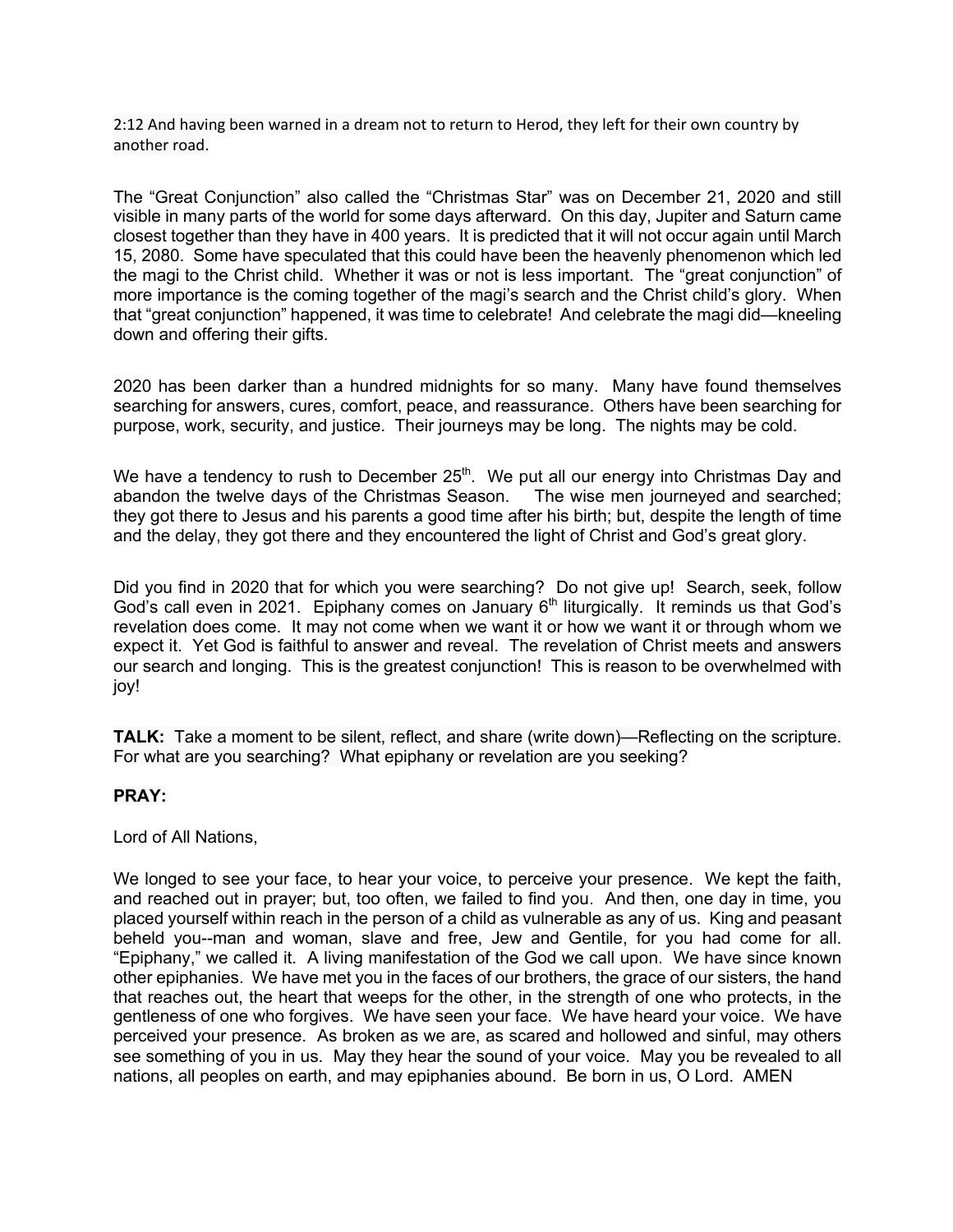Adapted from: https://www.crs.org/resource-center/one-day-time-prayer-epiphany

## **ACT:**

1. Based on your reflections from the TALK section, find one concrete way to begin or continue your search for revelation in 2021. This Christmastide and Season after the Epiphany, do what you can; help others and yourself by practicing social distancing as much as possible, washing your hands often, and wearing face covering to help prevent the spread of COVID-19—See: http://www.amechealth.org.

2. See also the activity that accompanies this devotion.

3. Advent/Christmas Daily Devotional from the AME, AMEZ, and CME Departments of Christian Education (Kindle version):

https://www.amazon.com/gp/product/B08M6FGLHC?pf\_rd\_r=VVMNB09AMKMDNH1EDGJS&pf \_rd\_p=40eb7df6-3345-4945-93b1-96c5bd9a116d

4. Check out the liturgical color calendar: https://ameced.com/wpcontent/uploads/2020/11/Liturgical-Colors-2021.pdf

## **Song:**

#### Fairest Lord Jesus AMEC Hymnal, #95

- *1.* Fair-est Lord Je-sus, Rul-er of all na-ture, O Thou of God and man the Son, Thee will I cher-ish, Thee will I hon-or, Thou, my soul's glo-ry, joy, and crown.
- 2. Fair are the mead-ows, Fair-er still the wood-lands, Robed in the bloom-ing garb of spring: Je-sus is fair-er, Je-sus is pur-er, Who makes the woe-ful heart to sing.
- 3. Fair is the sun-shine, Fair-er still the moon-light, And all the twink-ling star-ry host: Je-sus shines bright-er, Je-sus shines pur-er, Than all the an-gels heaven can boast.
- 4. Beau-ti-ful Sav-ior! Lord of the na-tions! Son of God and Son of Man! Glo-ry and hon-or,